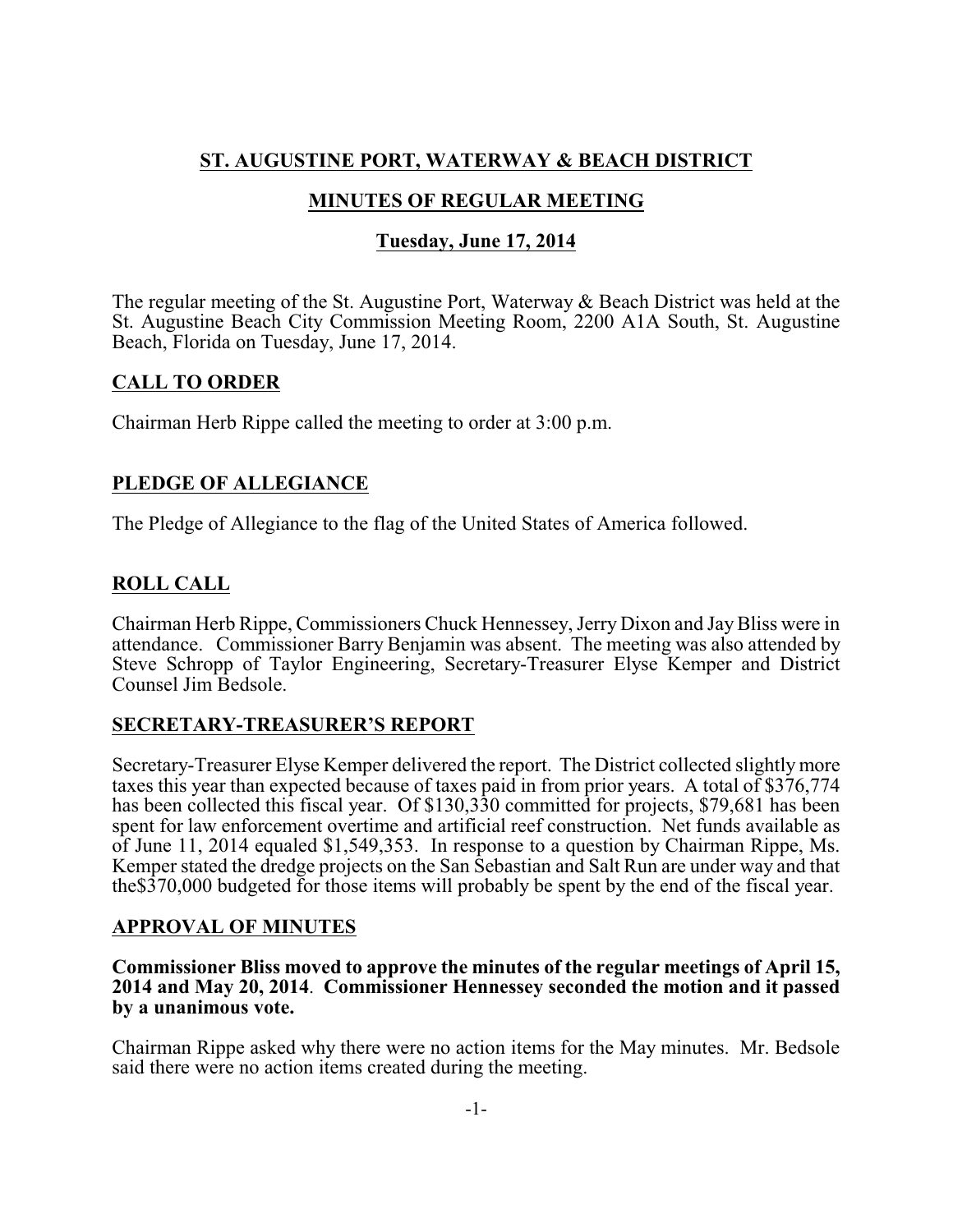## **ENGINEERING REPORT**

Dr. Steve Schropp of Taylor Engineering delivered the engineering report. Dr. Schropp said a recommendation should be available soon from the administrative law judge handling the Summer Haven River restoration issue. He added that the U.S. Fish and Wildlife Service is reviewing the restoration plan and giving it top priority. Chairman Rippe asked if it would be possible for someone from Taylor Engineering to research whether funds are available from the government to help maintain a recreational inlet like St. Augustine's. Dr. Schropp said he would check into the matter and report at the next meeting.

Chairman Rippe said he had been contacted by a county commissioner from a south Florida county who had questions about the Inlet Management Plan for St. Augustine Inlet. That county has been sued to compel it to place sand from their inlet on certain local beaches, and their county has no inlet management plan.

## **OLD BUSINESS**

### A. Real estate for water access - Chairman Rippe.

Chairman Rippe discussed two pieces of waterfront property for sale on the San Sebastian River. The first is a former boat yard on Nix Boat Yard Road containing three acres of land and a large metal building. Chairman Rippe said he was not sure the site would be useful. The second site is behind Target department store and is fourteen acres with frontage directly on the San Sebastian River. He said the site is large enough to offer multiple uses and accommodate parking for boat trailers and other vehicles. Commissioner Dixon said he agreed it sounded good but that the District does not have the funds or the tax revenue to purchase, develop and maintain such a site. He asked Dr. Schropp to find out about funding sources. Dr. Schropp said the Florida Fish and Wildlife Conservation Commission has a program to help fund water access projects, but that the funds were for design, permitting or construction, only. None are available for land acquisition, and the program is a competitive cost-sharing arrangement which funds according to a formula. He also said FIND may provide funds for ramps and other access facilities.

Wil Smith, County Recreation and Parks Director, said the best funding option for such a project is the Florida Recreation Development Assistance Program, which gives priority to public access projects. In response to a question byChairman Rippe, Mr. Smith said the cost of installing a two-lane boat ramp with the related paving and parking is approximately one hundred thousand dollars. He said finding money for acquisition is the most difficult problem. In response to questions by Commissioner Bliss, Mr. Smith said the location of a boat ramp has little effect on its level of use because demand for water access is high.

In response to questions by commissioners, Mr. Bedsole said he would report to the Board at the next meeting on possible methods to fund a purchase of land. Chairman Rippe said he would contact the county regarding the site and whether the county commission would be willing to join the District in acquiring a site.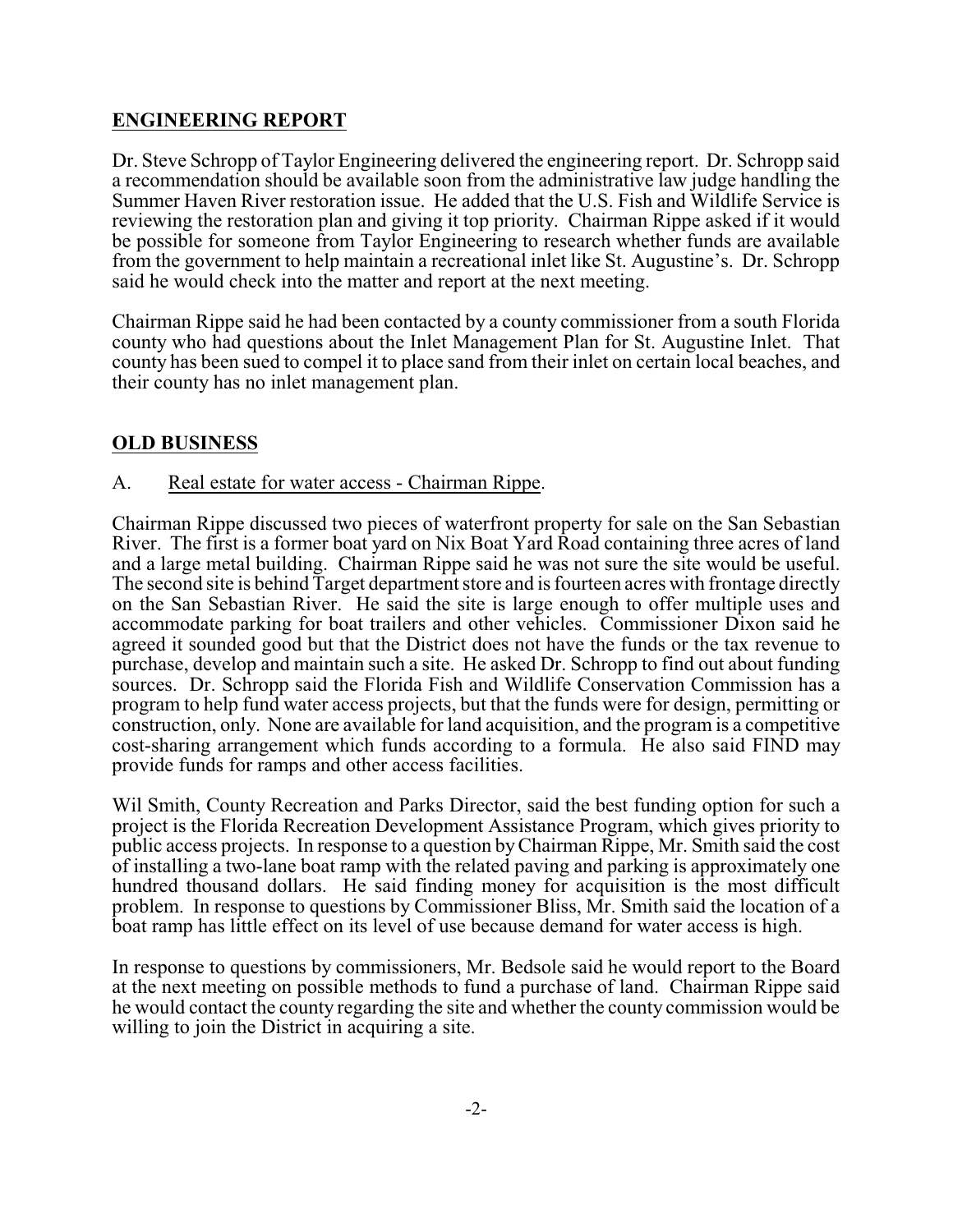Commissioner Bliss said he favors the District acquiring a site for public access to water and asked whether the Board should meet more often to keep up with the information the Board is seeking.

#### **Commissioner Bliss made a motion to have a meeting on July 8, 2014 at 5:00 p.m. for the purpose of receiving reports on land acquisition.**

Chairman Rippe said the next regular meeting would only be a week after that date. Ms. Kemper added that the first discussion of next year's tax rate will take place at the next regular meeting.

#### **Chairman Rippe called for a second of Commissioner Bliss' motion. There was no second and the motion died.**

Mr. Smith went on to request the Board to allocate another \$25,000 from reserves for funding artificial reefs. He said the money is needed for matching funds for the coming year. He reminded the Board that he and FIND Commissioner Carl Blow appeared last year and the Board agreed to keep \$50,000 in its budget for the current fiscal year. However, \$25,000 was given to Flagler County earlier out of this year's budget, leaving that item \$25,000 short.

**A motion by Commissioner Dixon, seconded by Commissioner Hennessey, to fund the artificial reef budget line item with an additional \$25,000, was approved by a unanimous vote.**

**A second motion by Commissioner Dixon, seconded by Commissioner Hennessey, to amend the budget to move \$25,000 from reserves to funds committed for artificial reefs, was approved by unanimous vote.**

### **NEW BUSINESS**

### A. Discussion regarding switching banks from BB&T to Harbor Community Bank

Jeff Bell and Brianne Strange appeared on behalf of Harbor Community Bank to discuss how the bank could improve services to the District. Mr. Bell explained the bank is a qualified public depository. Ms. Strange discussed interest rates for certificates of deposit. In response to questions by Chairman Rippe, Mr. Bell said that the bank would agree to waive early withdrawal penalties, although if it was less than one year from issuance, there might be a small penalty.

#### **A motion by Commissioner Dixon, seconded by Chairman Rippe, to transfer all of the District's bank accounts to Harbor Community Bank, was approved by unanimous vote.**

### 8.B. Trim Timetable - Secretary/Treasurer Kemper.

Ms. Kemper discussed this year's Truth in Millage procedures. She said the Board ill need to set a tentative rate at the July 15, 2014 meeting. She reminded commissioners that the rate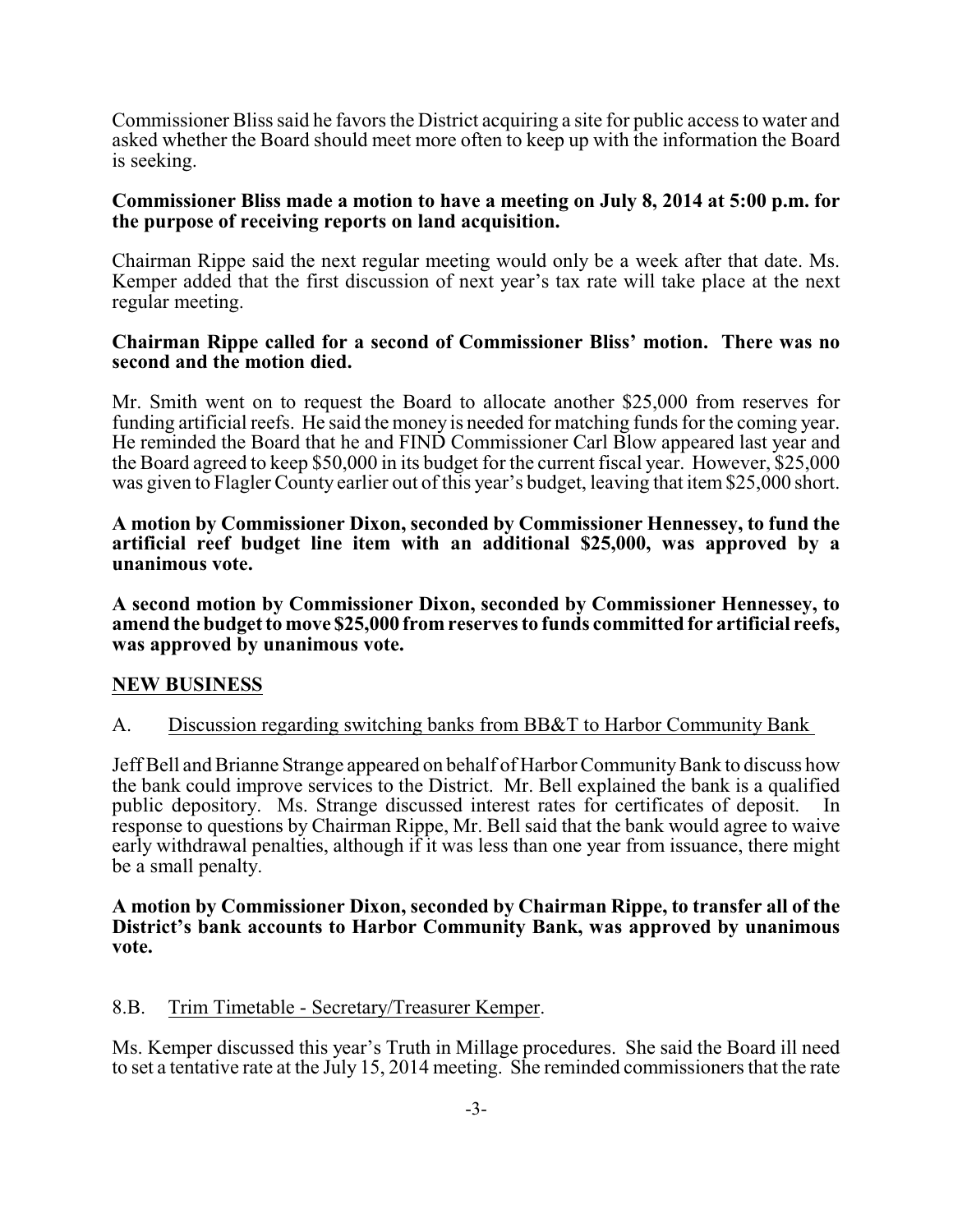can be lowered in later meetings but cannot be raised. Ms. Kemper said she will provide a tentative budget for the 2014-2015 fiscal year prior to the next meeting.

### **PUBLIC COMMENT**

Lt. Steve Zukowski, Florida Fish and Wildlife Conservation Commission, said officer Pedonti had transferred to the St. Johns County Sheriff's Department and that another officer had moved into service with federal authorities. As a result, FWC is temporarily shortstaffed in our area and may run a bit behind on non-emergency issues like derelict vessels.

He said the owner of a seventeen-foot boat aground on Porpoise Point has been located and advised to remove the vessel but has failed to do so. A warrant has been issued for his arrest. There also has been a sailboat aground in Ponte Vedra Beach since March, 2014, but the owner has begun to saw the boat up and remove it.

## **COMMENTS BY COMMISSIONERS**

Commissioner Hennessey asked Mr. Bedsole to have a bond attorney appear at the next meeting to inform commissioners about the process of issuing bonds. Chairman Rippe said the debt service on two million dollars would outstrip the District's budget. Commissioner Dixon said seller financing would be a better idea. Chairman Rippe said he believes FIND would fund twenty-five percent (25%) of the acquisition cost of a site for use as a transfer site for dredge spoil.

### **NEXT MEETING**

Chairman Rippe announced the next regular meeting will be held on July 15, 2014 in the same location.

### **ADJOURN:**

There being no further business, Chairman Rippe adjourned the meeting at 5:02 p.m.

\_\_\_\_\_\_\_\_\_\_\_\_\_\_\_\_\_\_\_\_\_\_\_\_\_\_\_\_\_\_\_\_\_\_ \_\_\_\_\_\_\_\_\_\_\_\_\_\_\_\_\_\_\_\_\_\_\_\_\_\_\_\_\_\_\_\_\_ Secretary-Treasurer Chairman

# **ACTION ITEMS:**

- 1. Dr. Schropp from Taylor Engineering will research the availability of funds to help maintain St. Augustine Inlet and will report his findings at the next meeting.
- 2. Dr. Schropp will research funding available to purchase, develop and maintain a site for public water access.
- 3. Mr. Bedsole will report to the Board at the next meeting on possible methods to fund a purchase of land.